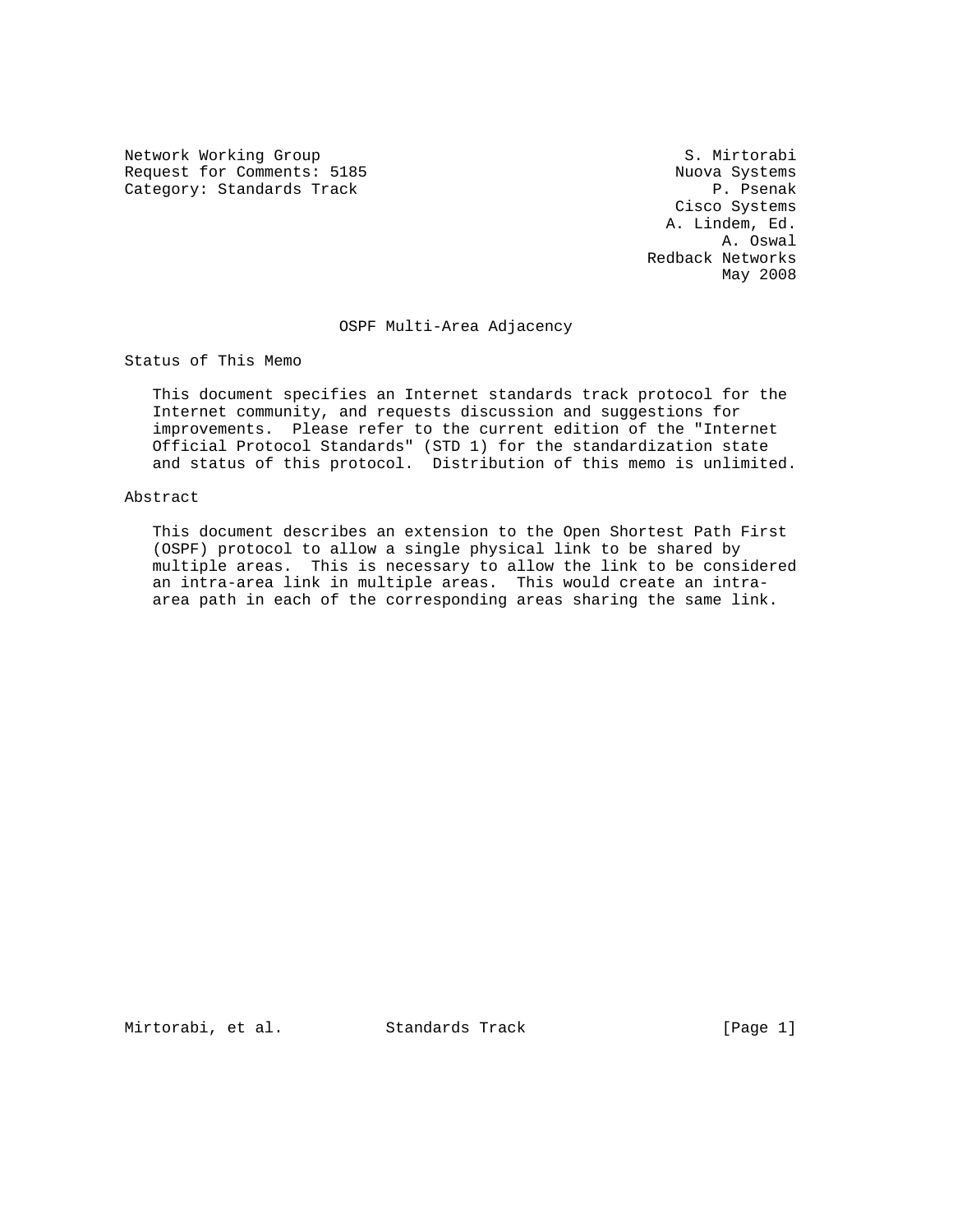# Table of Contents

| 1 1            |                                                         |  |
|----------------|---------------------------------------------------------|--|
| 1.2.           |                                                         |  |
| 1.3.           |                                                         |  |
| 1.4.           | Requirements Notation 4                                 |  |
|                | 2. Functional Specifications 4                          |  |
| 2.1.           | Multi-Area Adjacency Configuration and Neighbor         |  |
|                |                                                         |  |
| 2.2.           | Multi-Area Adjacency Packet Transmission 5              |  |
| 2.3.           | Multi-Area Adjacency Control Packet Reception Changes 5 |  |
| 2.4.           | Interface Data Structure 6                              |  |
|                |                                                         |  |
| 2.6.           | Neighbor Data Structure and Neighbor FSM 6              |  |
|                | 2.7. Advertising Multi-Area Adjacencies 6               |  |
|                |                                                         |  |
|                | 3.1. Adjacency Endpoint Compatibility 7                 |  |
|                |                                                         |  |
| 5 <sub>1</sub> |                                                         |  |
|                |                                                         |  |
| $6.1$ .        | Normative References 8                                  |  |
|                | 6.2. Informative References 8                           |  |
|                | Appendix A. Acknowledgments                             |  |

Mirtorabi, et al. Standards Track [Page 2]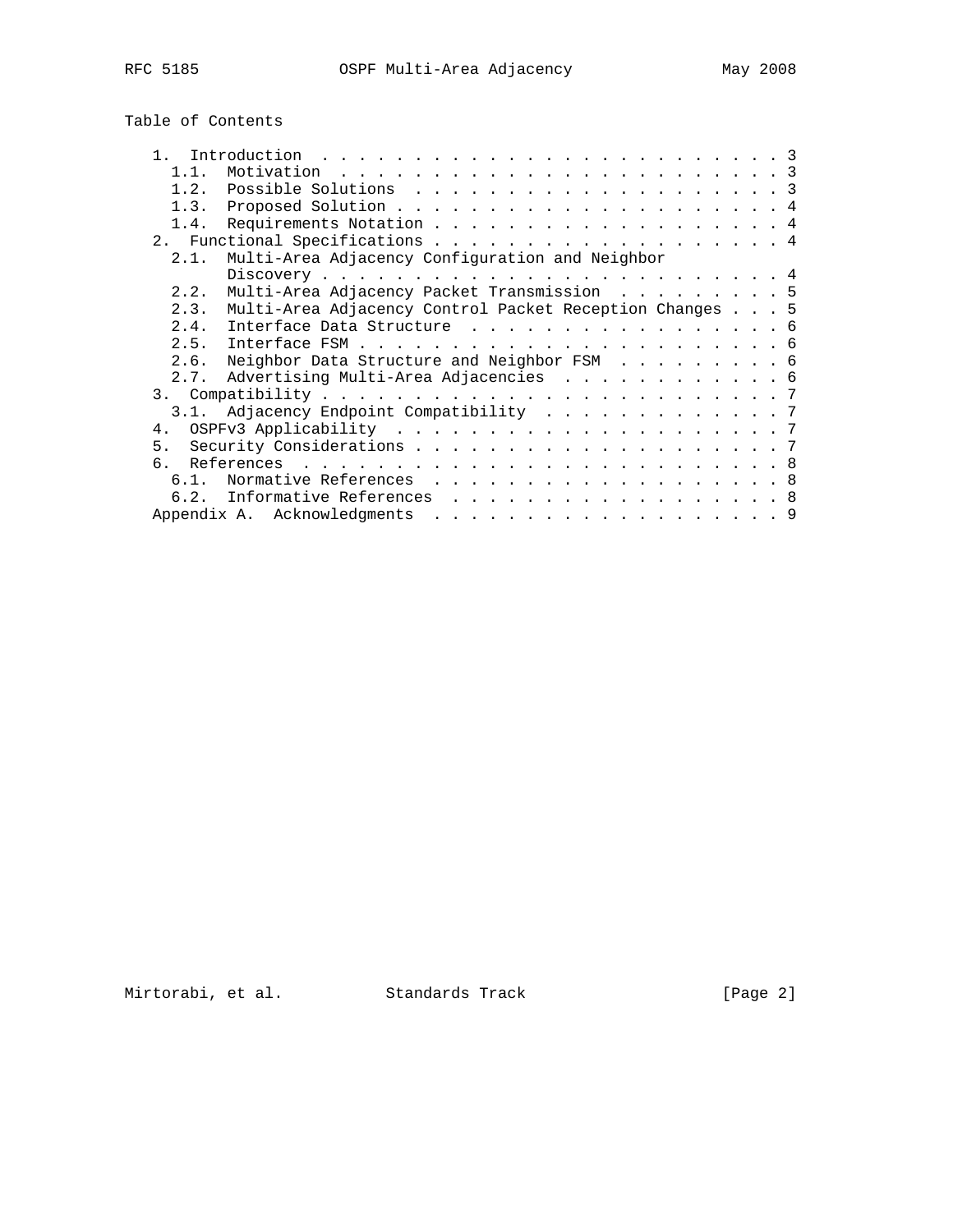# 1. Introduction

#### 1.1. Motivation

 It is often a requirement to have an Open Shortest Path First (OSPF) [OSPF] link in multiple areas. This will allow the link to be considered as an intra-area path in each area and be preferred over higher cost links. A simple example of this requirement is to use a high-speed link between two Area Border Routers (ABRs)in multiple areas.

Consider the following topology:



#### Multi-Link Topology

 The backbone area link between R1 and R2 is a high-speed link, and it is desirable to forward Area 1's traffic between R1 and R2 over that link. In the current OSPF specification [OSPF], intra-area paths are preferred over inter-area paths. As a result, R1 will always route traffic to R4 through Area 1 over the lower speed links. R1 will even use the intra-area Area 1 path though R3 to get to Area 1 networks connected to R2. An OSPF virtual link cannot be used to solve this problem without moving the link between R1 and R2 to Area 1. This is not desirable if the physical link is, in fact, part of the network's backbone topology.

 The protocol extension described herein will rectify this problem by allowing the link between R1 and R2 to be part of both the backbone area and Area 1.

## 1.2. Possible Solutions

 For numbered interfaces, the OSPF (Open Shortest Path First) specification [OSPF] allows a separate OSPF interface to be configured in each area using a secondary address. The disadvantages of this approach are that it requires additional IP address configuration, it doesn't apply to unnumbered interfaces, and advertising secondary addresses will result in a larger overall routing table.

Mirtorabi, et al. Standards Track [Page 3]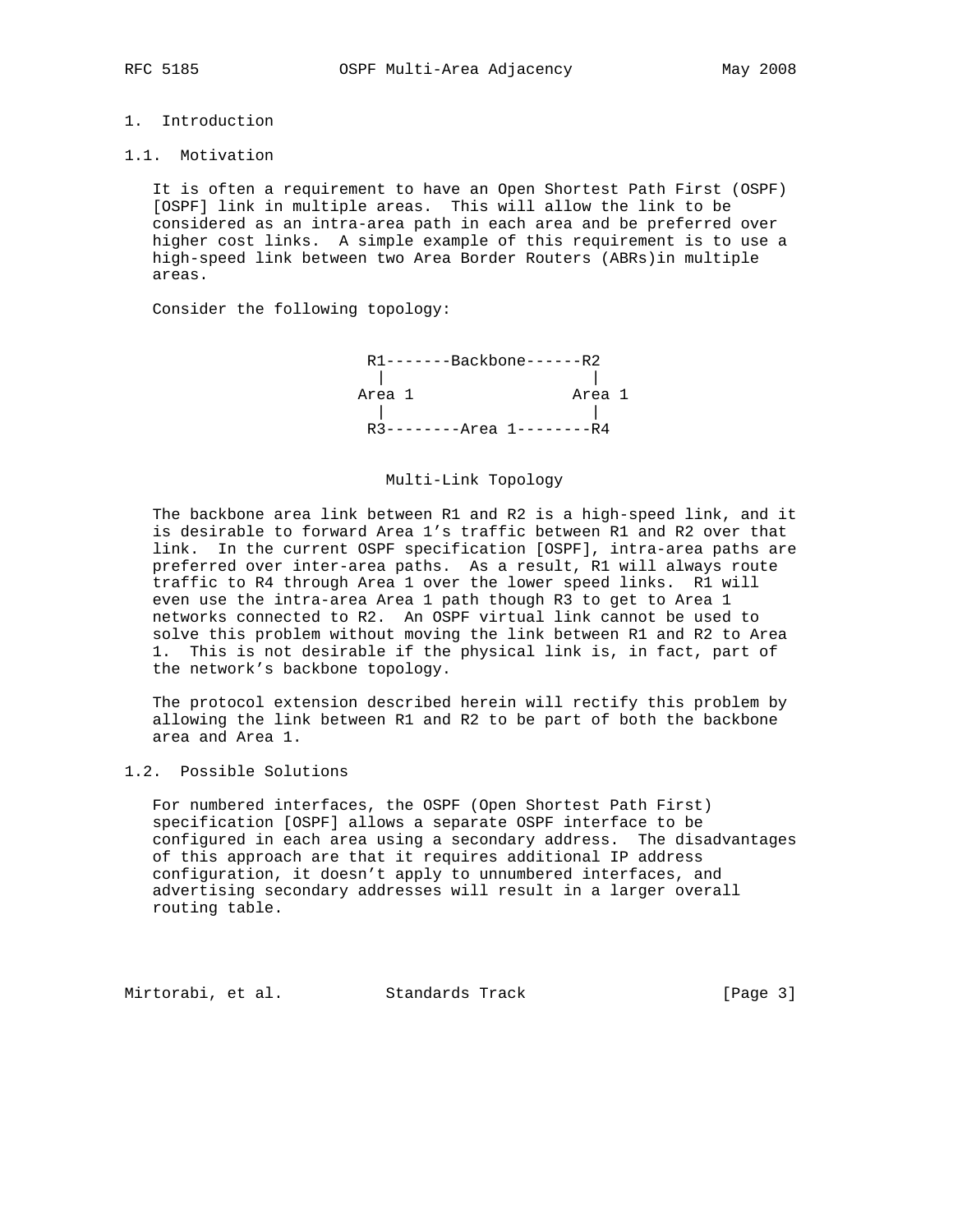Allowing a link with a single address to simply be configured in multiple areas would also solve the problem. However, this would result in the subnet corresponding to the interface residing in multiple areas that is contrary to the definition of an OSPF area as a collection of subnets.

 Another approach is to simply allow unnumbered links to be configured in multiple areas. Section 8.2. of the OSPF specification [OSPF] already specifies that the OSPF area ID should be used to de multiplex received OSPF packets. One limitation of this approach is that multi-access networks are not supported. Although this limitation may be overcome for LAN media with support of "Point-to- Point operation over LAN in link-state routing protocols" [P2PLAN], it may not be acceptable to configure the link as unnumbered due to network management policies. Many popular network management applications individually test the path to each interface by pinging its IP address.

#### 1.3. Proposed Solution

 ABRs will simply establish multiple adjacencies belonging to different areas. Each multi-area adjacency is announced as a point to-point link in the configured area. However, unlike numbered point-to-point links, no type 3 link is advertised for multi-area adjacencies. This point-to-point link will provide a topological path for that area. The first or primary adjacency using the link will operate and advertise the link in a manner consistent with RFC 2328 [OSPF].

#### 1.4. Requirements Notation

 The key words "MUST", "MUST NOT", "REQUIRED", "SHALL", "SHALL NOT", "SHOULD", "SHOULD NOT", "RECOMMENDED", "MAY", and "OPTIONAL" in this document are to be interpreted as described in RFC 2119 [RFC-KEYWORDS].

#### 2. Functional Specifications

#### 2.1. Multi-Area Adjacency Configuration and Neighbor Discovery

 Multi-area adjacencies are configured between two routers having a common interface. On point-to-point interfaces, there is no need to configure the neighbor's address since there can be only one neighbor. For all other network types, the neighbor address of each multi-area adjacency must be configured or automatically discovered via a mechanism external to OSPF.

Mirtorabi, et al. Standards Track [Page 4]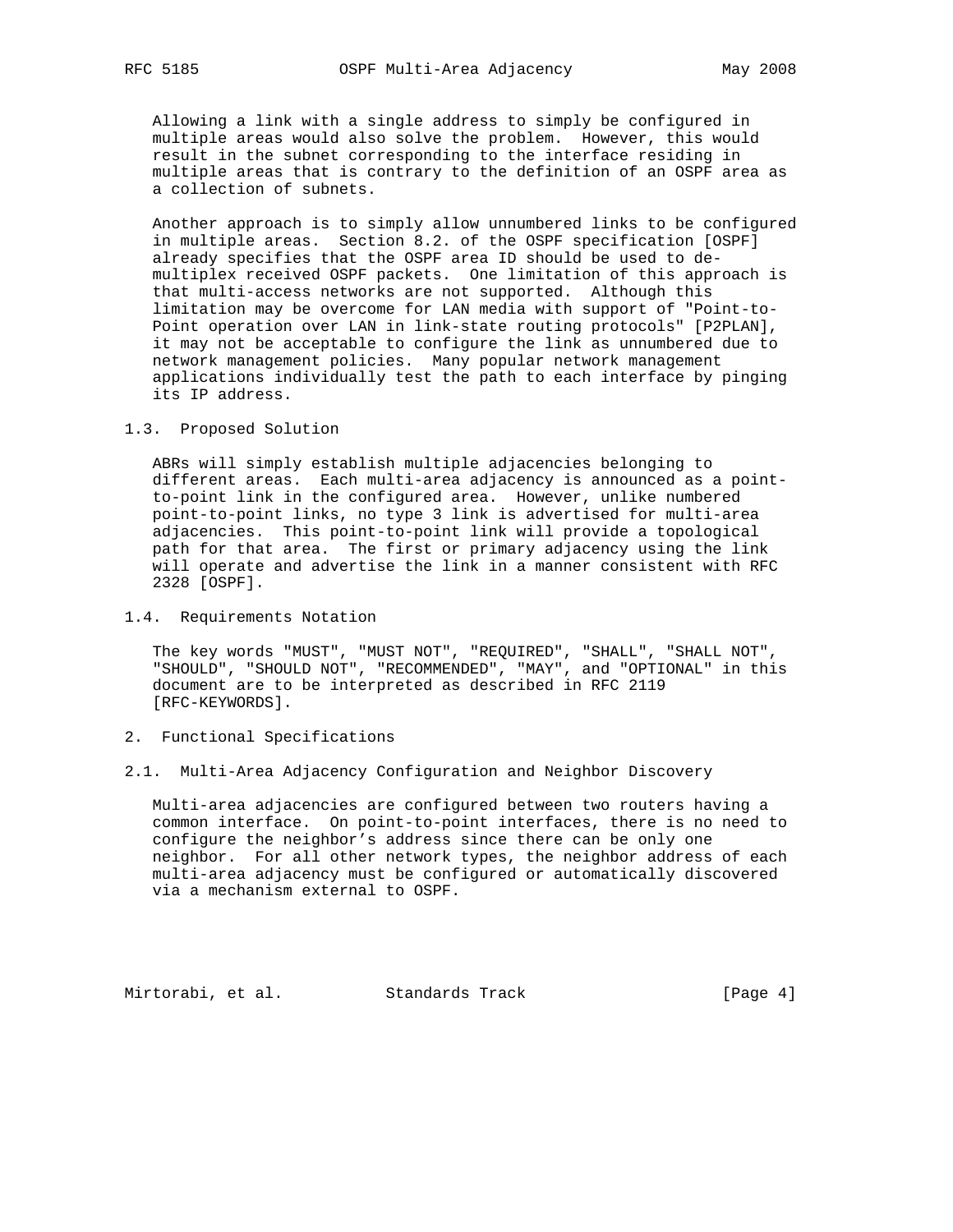2.2. Multi-Area Adjacency Packet Transmission

 On point-to-point interfaces, OSPF control packets are sent to the AllSPFRouters address. For all other network types, OSPF control packets are unicast to the remote neighbor's IP address.

2.3. Multi-Area Adjacency Control Packet Reception Changes

 Receiving protocol packets is described in Section 8.2 of [OSPF]. The text starting with the second paragraph and continuing through the third bullet beneath that paragraph is changed as follows:

 Next, the OSPF packet header is verified. The fields specified in the header must match those configured for the receiving interface. If they do not, the packet should be discarded:

- o The version number field must specify protocol version 2.
- o The Area ID found in the OSPF header must be verified. If all of the following cases fail, the packet should be discarded. The Area ID specified in the header must either:
	- 1. Match the Area ID of the receiving interface. In this case, the packet has been sent over a single hop. Therefore, the packet's IP source address is required to be on the same network as the receiving interface. This can be verified by comparing the packet's IP source address to the interface's IP address, after masking both addresses with the interface mask. This comparison should not be performed on point-to-point networks. On point-to-point networks, the interface addresses of each end of the link are assigned independently, if they are assigned at all.
	- 2. Indicate a non-backbone area. In this case, the packet has been sent over a multi-area adjacency. If the area-id matches the configured area for a multi-area adjacency, the packet is accepted and is from now on associated with the multi-area adjacency for that area.
	- 3. Indicate the backbone. In this case, the packet has been sent over a virtual link or a multi-area adjacency.
- o For virtual links, the receiving router must be an ABR, and the Router ID specified in the packet (the source router) must be the other end of a configured virtual link. The receiving interface must also attach to the virtual link's configured transit area. If all of these checks succeed, the packet is accepted and is from now on associated with the virtual link.

Mirtorabi, et al. Standards Track [Page 5]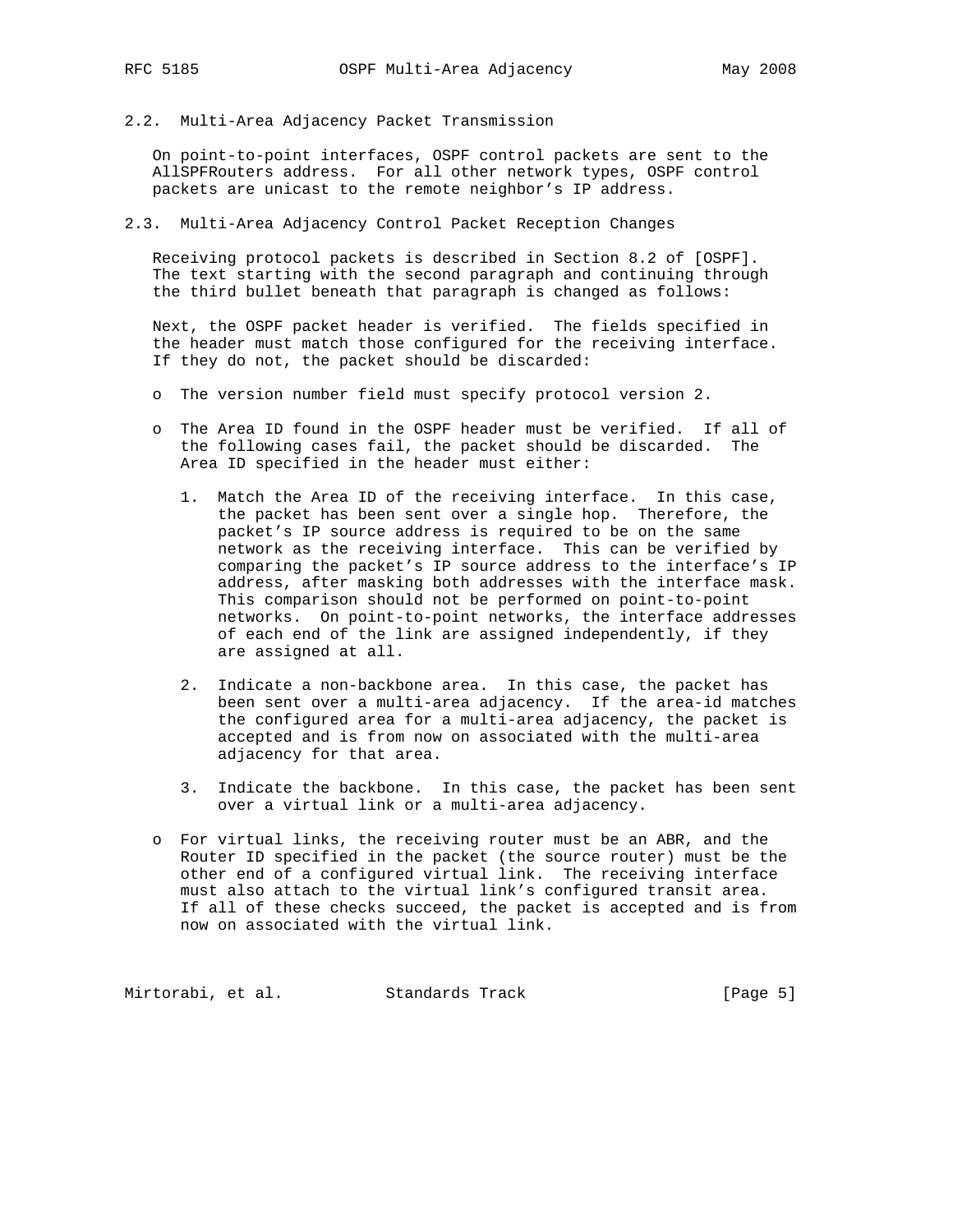- o For multi-area adjacencies, if the area-id matches the configured area for the multi-area adjacency, the packet is accepted and is from now on associated with the multi-area adjacency for that area.
- o Note that if there is a match for both a virtual link and a multi area adjacency then this is a configuration error that should be handled at the configuration level.
- o Packets whose IP destination is AllDRouters should only be accepted if the state of the receiving interface is DR or Backup (see Section 9.1 of [OSPF]).
- o [...] The remainder of Section 8.2 of [OSPF] is unchanged.
- 2.4. Interface Data Structure

 An OSPF interface data structure is built for each configured multi area adjacency as specified in Section 9 of [OSPF]. The interface type will always be point-to-point.

2.5. Interface FSM

 The interface Finite State Machine (FSM) will be the same as a point to-point link irrespective of the underlying physical link.

2.6. Neighbor Data Structure and Neighbor FSM

 Both the neighbor data structure and neighbor FSM are the same as for standard OSPF, specified in Section 10 of [OSPF].

2.7. Advertising Multi-Area Adjacencies

 Multi-area adjacencies are announced as point-to-point links. Once the router's multi-area adjacency reaches the FULL state, it will be added as a link type 1 to the Router Link State Advertisement (LSA) with:

Link ID = Remote's Router ID

 Link Data = Neighbor's IP Address or IfIndex (if the underlying interface is unnumbered).

 Unlike numbered point-to-point links, no type 3 link is advertised for multi-area adjacencies.

Mirtorabi, et al. Standards Track (Page 6)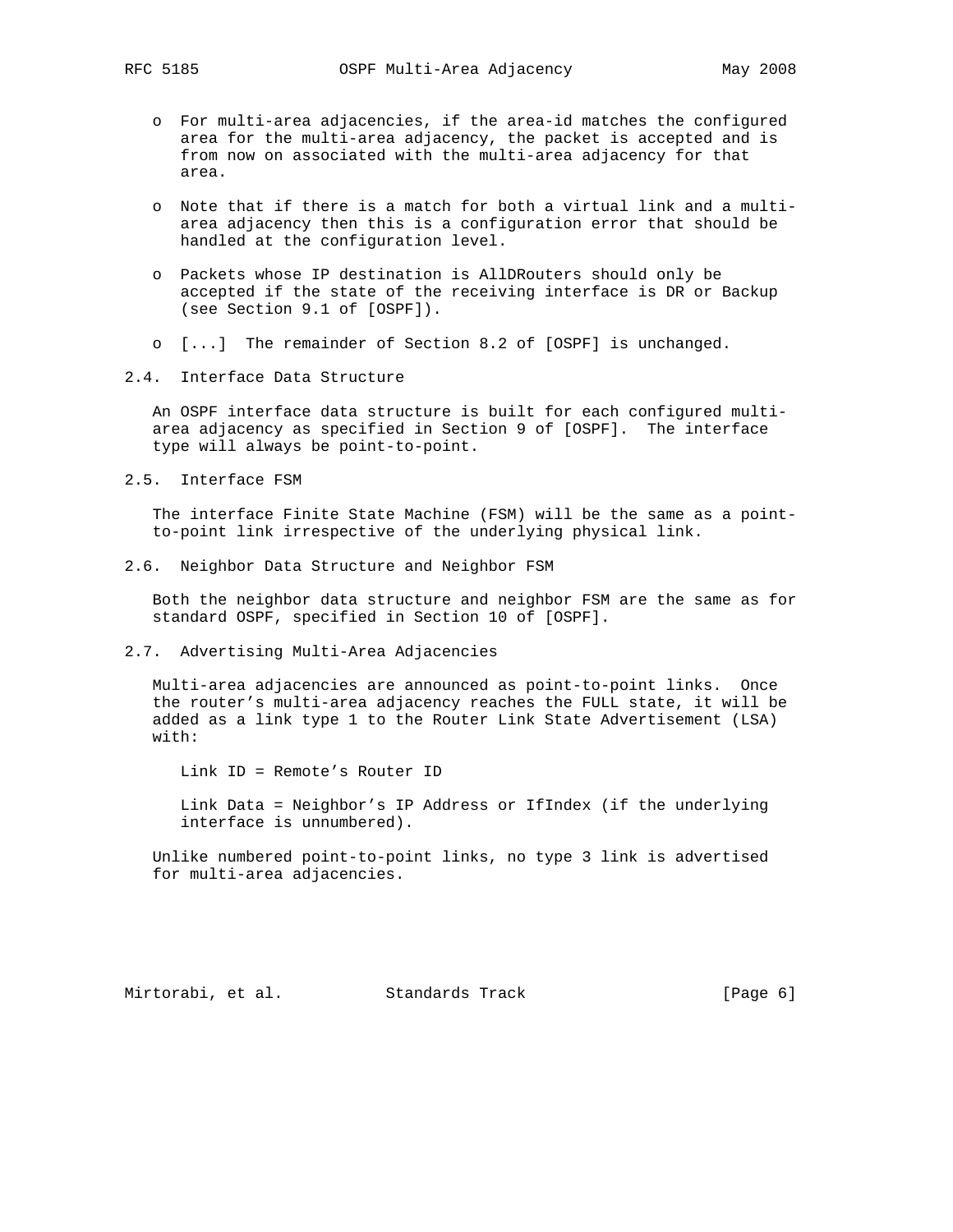### 3. Compatibility

 All mechanisms described in this document are backward compatible with standard OSPF implementations [OSPF].

3.1. Adjacency Endpoint Compatibility

 Since multi-area adjacencies are modeled as point-to-point links, it is only necessary for the router at the other end of the adjacency to model the adjacency as a point-to-point link. However, the network topology will be easier to represent and troubleshoot if both neighbors are symmetrically configured as multi-area adjacencies.

4. OSPFv3 Applicability

 The mechanisms defined in this document also apply to OSPFv3 [OSPFV3]. As in OSPF, a multi-area adjacency is advertised as a point-to-point link in the advertising router's router-LSA. Since OSPFv3 router-LSA links are independent of addressing semantics and unambiguously identify OSPFv3 neighbors (refer to Section 3.4.3.1 of [OSPFV3]), the change to router-LSA links described in Section 2.7 is not applicable to OSPFv3. Furthermore, no prefixes corresponding to the multi-area adjacency are advertised in the router's intra-area prefix-LSA.

 A link-LSA SHOULD NOT be advertised for a multi-area adjacency. The neighbor's IPv6 link local address can be learned in other ways, e.g., it can be extracted from the IPv6 header of Hello packets received over the multi-area adjacency. The neighbor IPv6 link local address is required for the OSPFv3 route next-hop calculation on multi-access networks (refer to Section 3.8.1.1 of [OSPFV3]).

5. Security Considerations

 This document does not raise any security issues that are not already covered in [OSPF] or [OSPFV3].

Mirtorabi, et al. Standards Track [Page 7]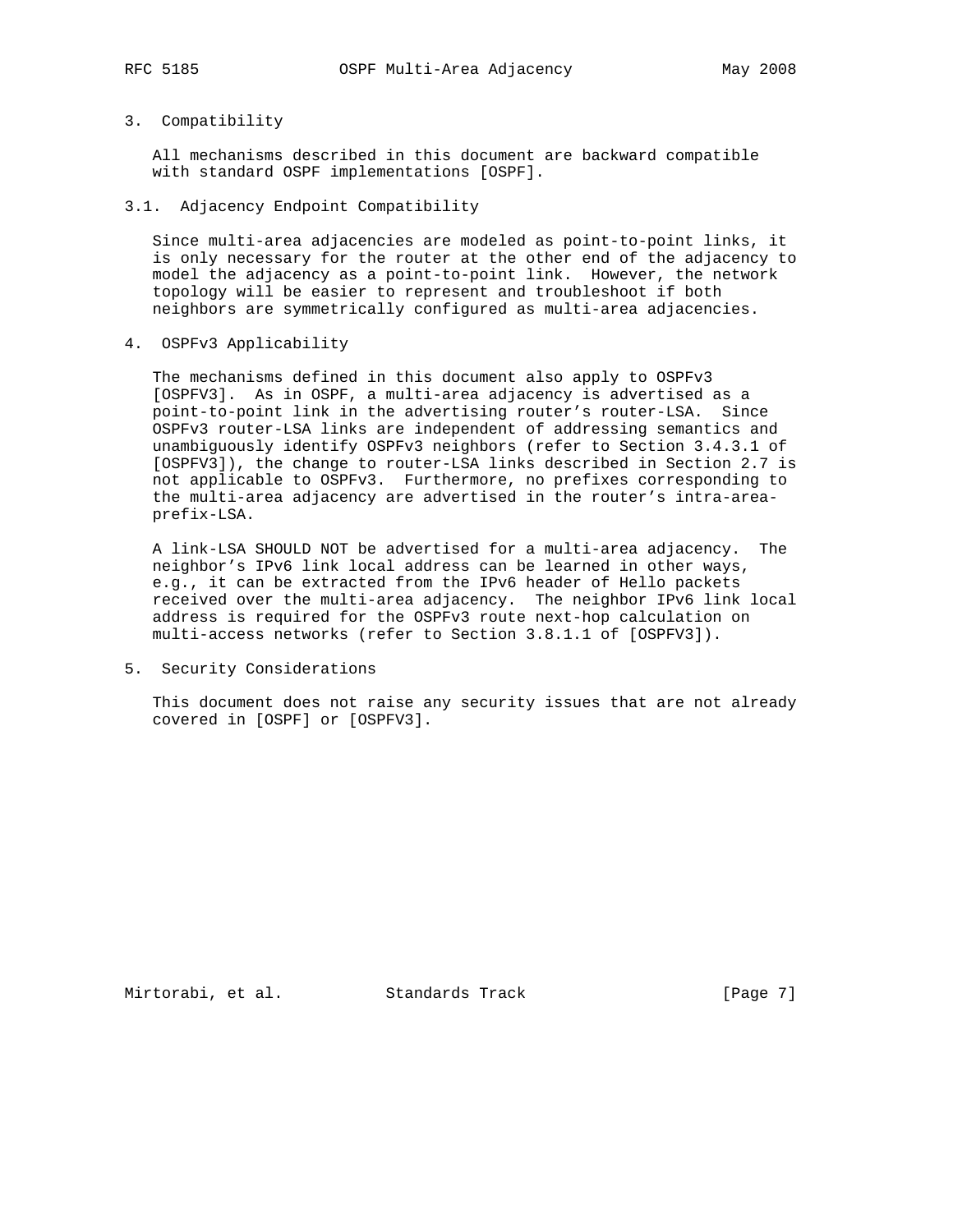# 6. References

- 6.1. Normative References
	- [OSPF] Moy, J., "OSPF Version 2", STD 54, RFC 2328, April 1998.
	- [OSPFV3] Coltun, R., Ferguson, D., and J. Moy, "OSPF for IPv6", RFC 2740, December 1999.
	- [RFC-KEYWORDS] Bradner, S., "Key words for use in RFCs to Indicate Requirement Levels", BCP 14, RFC 2119, March 1997.
- 6.2. Informative References
	- [P2PLAN] Shen, N. and A. Zinin, "Point-to-point operation over LAN in link-state routing protocols", Work in Progress.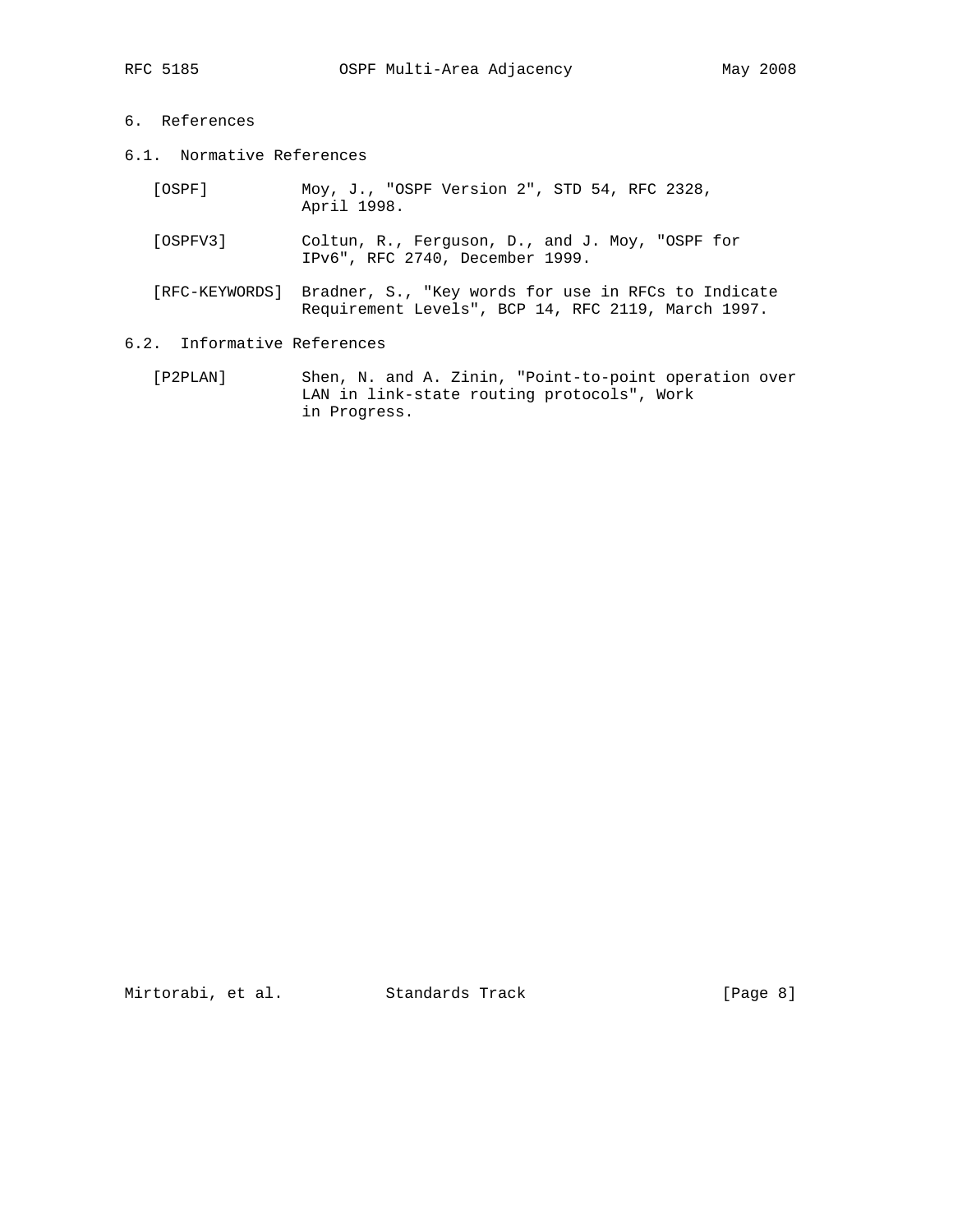Appendix A. Acknowledgments

 The authors wish to acknowledge Pat Murphy for convincing the OSPF WG to address the requirement.

Thanks to Mitchell Erblich's for his last call review and comments.

 Thanks to Padma Pillay-Esnault for her last call review and comments. Also, thanks to Padma for comments on the OSPFv3 applicability section that was last called separately.

 Thanks to Nischal Seth for pointing out that the document inadvertently precluded point-to-point over LAN interfaces.

Thanks to Ben Campbell for performing the General Area review.

Thanks to Jari Arkko for comments during the IESG review.

The RFC text was produced using Marshall Rose's xml2rfc tool.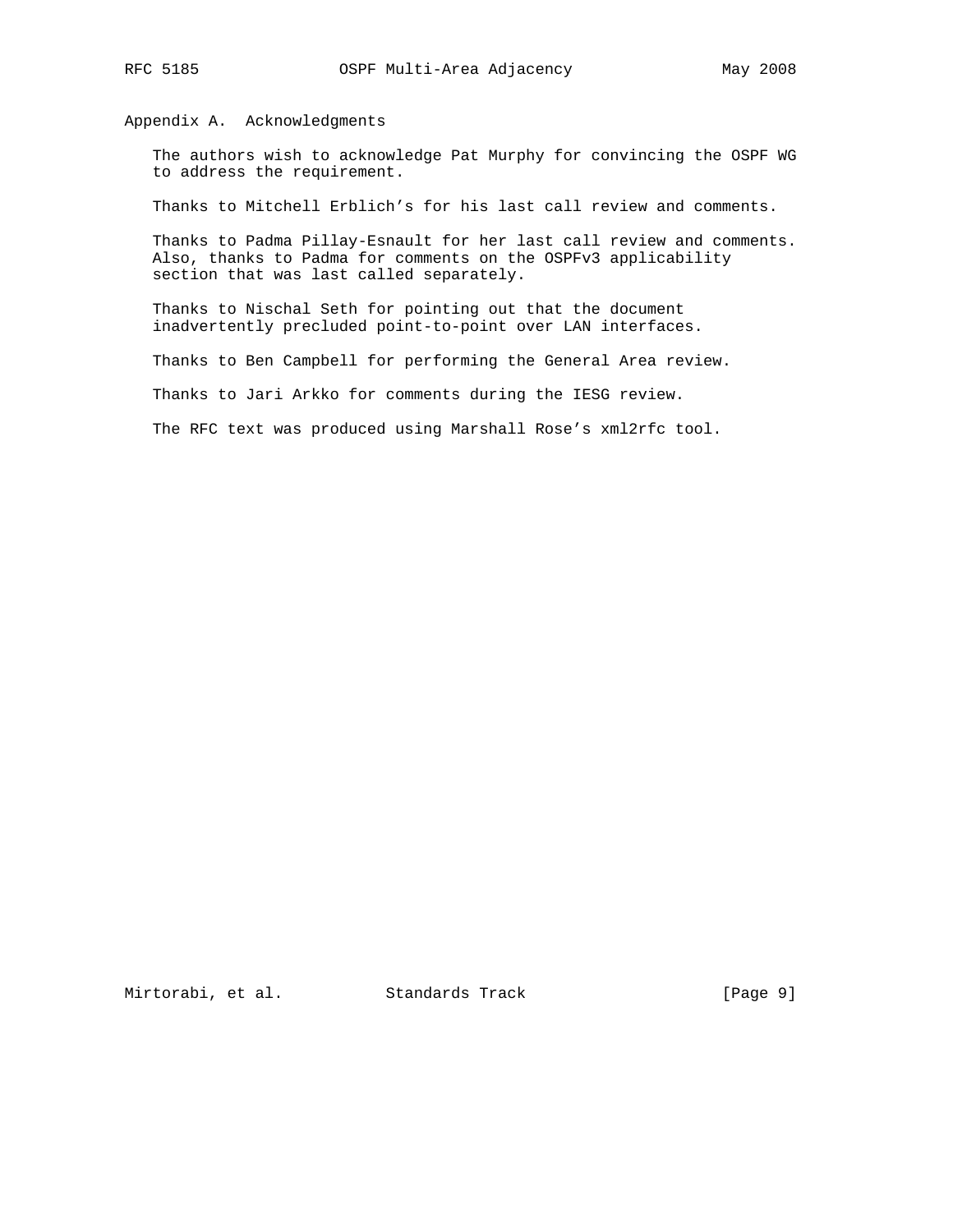Authors' Addresses

 Sina Mirtorabi Nuova Systems 3 West Plumeria Drive San Jose, CA 95134 USA

EMail: sina@nuovasystems.com

 Peter Psenak Cisco Systems Apollo Business Center Mlynske nivy 43 821 09 Bratislava Slovakia

EMail: ppsenak@cisco.com

 Acee Lindem (editor) Redback Networks 102 Carric Bend Court Cary, NC 27519 USA

EMail: acee@redback.com

 Anand Oswal Redback Networks 300 Holger Way San Jose, CA 95134 USA

EMail: aoswal@redback.com

Mirtorabi, et al. Standards Track [Page 10]